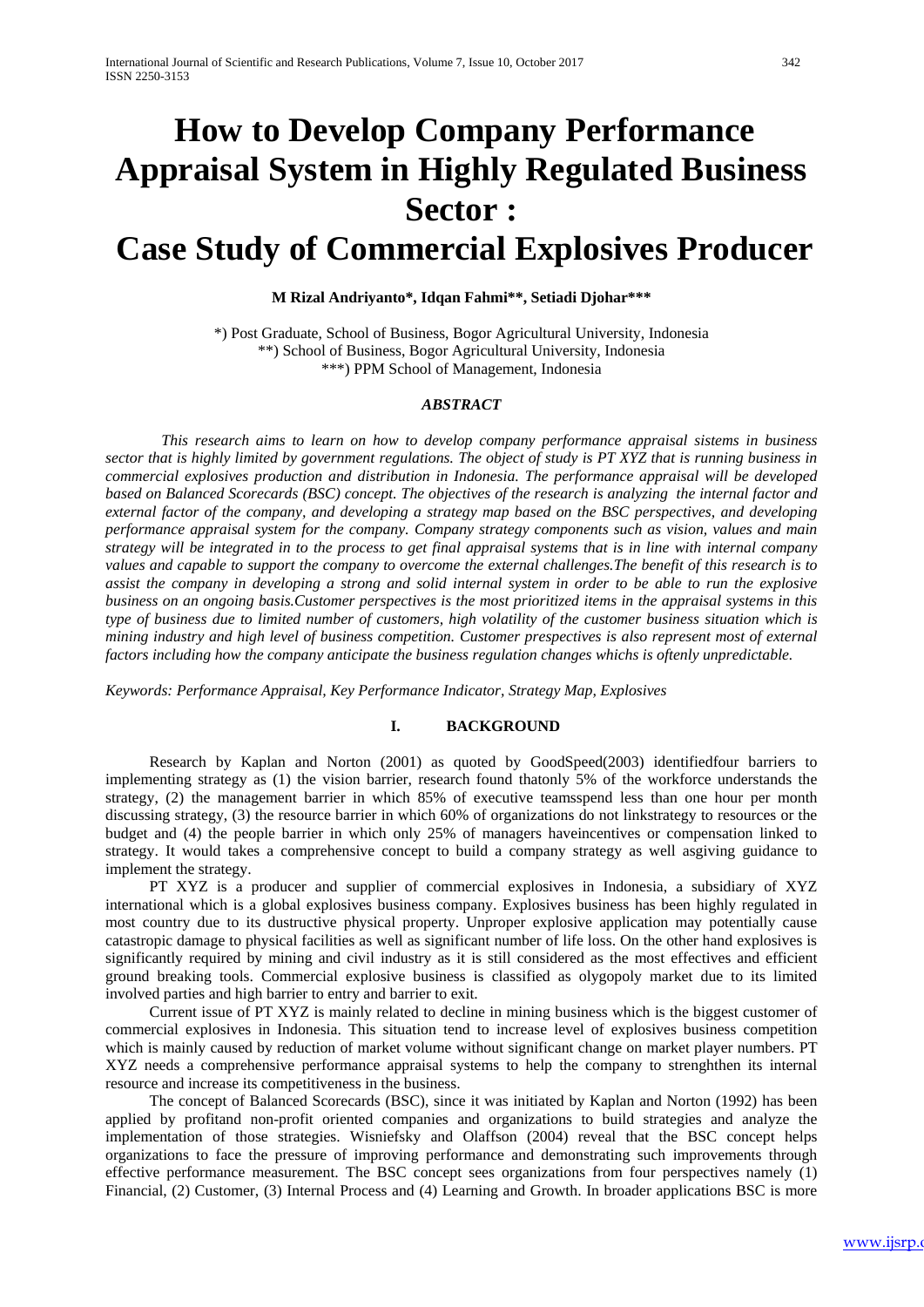flexible, according to Craig and Moore (2005) The BSC concept is not narrow and allows users to change or add new dimensions.

Abernathy (1997) describes the steps in implementing the strategy using BSC. The first step is to translate strategy into concrete factors that can be reported every month. The second step is to give weighting to every need in the scorecards. The third step is to provide the basis and purpose of each criterion. The fourth step is to add an interval for each sub-goal on the scorecard that will show the developmental stages of the goal achievement process.

One of further development of BSC is the concept of strategy map based on BSC perspectives. The strategic map describes the goals of the organization and how the objectives can be achieved by involving the resources through the predetermined factors. In general, the strategy map shows the hierarchy of BSC perspectives in achieving company goals. Input of the strategy map is the components of corporate strategy that are aligned with the results of environmental analysis that includes internal and external analysis company.

The purpose of the research with the object of PT XYZ is (1) to identify the strengths, weaknesses, opportunities and threat of the company to assist in determining the strategy from each BSC perspective, (2) formulating an appropriate strategy map for the company by considering four BSC perspectives: financial, internal processes, customer satisfaction, and learning and growth, and (3) creating a performance appraisal plan taking into consideration the four BSC perspectives.

## **II. METHODOLOGY**

This research is limited to PT XYZ organisation that is based in Indonesia and using company data of 2016. qualitative method used in environmental analysis process, development of strategy map and key performance indicator (KPI). Data sources are (1) primary data obtained from in-depth interview, and (2) secondary data obtained from literature study of journal, book, and latest company KPIs.

Sampling technique in conducting in-depth interview was done by purposive sampling technique. The selected respondents are key person or decision makers in PT XYZ who includes the president director, operational manager, human resources manager (HR), financial manager, safety manager and commercial manager. According to Jennings Jr (2010), based on the experiences of BSC user organizations, the success of the strategic planning system depends on the support of decision makers within the organization.

## **Data Processing and Analysis**

Environmental analysis carried out by SWOT or TOWS method in accordance with the concept provided by Wheelen and Hunger (2012). This analysis includes EFAS (External Factor Analysis Summary) by determining Opportunity and Threat. This analysis also includes IFAS (Internal Factor Analysis Summary) by determining the Strength and Weakness of the company. From the two types of analysis are then sorted so that obtained strategic factors which are then analyzed by TOWS matrix.

Factor determination, score score and weighting were done by In-depth Interview method. This method is also done to determine the objectives and KPI from each BSC perspective. The targets that have been applied today will be analyzed and classified in each perspective and then integrated in to new performance appraisal system.

#### **Framework**

The framework of research is described in Figure 1. The research process will start from a reunderstanding of the company's vision and mission. This is followed by environmental scanning by analyzing external factors in the form of opportunities and threats, and internal factors in the form of strengths and weaknesses. The results of the assessment of both factors will be used to analyze the strategy set by the company at this time. The results of the analysis are then formulated into a strategy map based on BSC perspectives.

The study continued with the preparation of KPI based on the strategy map and considering the activities that have been done by the company at this time. The KPIs are then classified based on the four BSC perspectives namely financial, customer, business / internal process, and learning and growth. KPIs from each perspective are then assessed on the basis of their relevance to the company strategy set forth in the strategy map. From this process KPI improvements will be generated or addition and subtraction of KPIs to stay in line with the strategy map. The next process is weighting each perspective and KPIs. The last stage is the preparation of strategic initiatives that will support the process of achieving company goals by using a new performance appraisal system that has been made.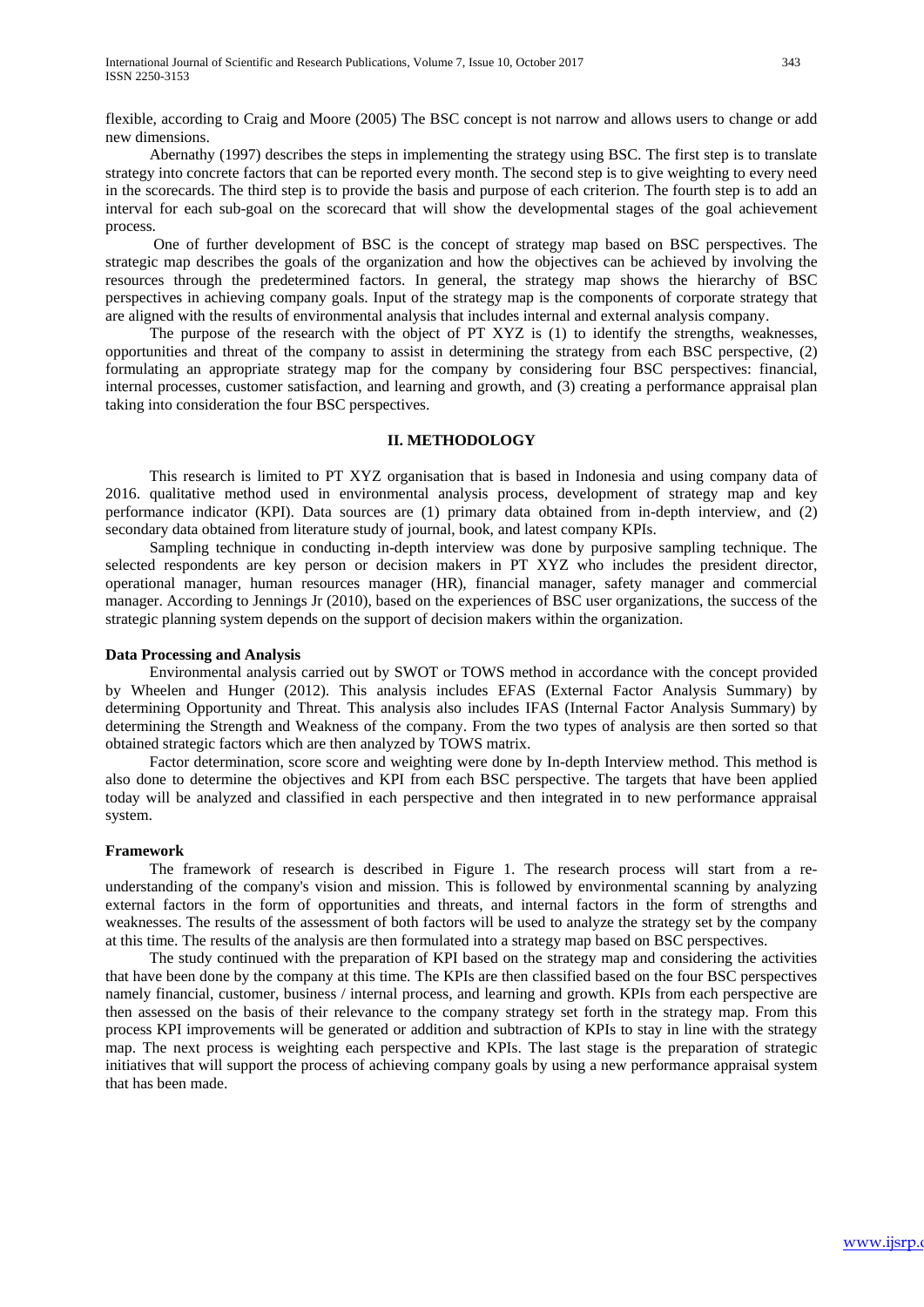

Gambar 1 Research Framework

#### **III. RESULTS**

## **Translation of Company Vision, Mission and Strategy**

This research begins with a discussion of the strategic components of the company conducted with the respondents who are the decision makers in the company. These strategic components include the company's vision, values, strategy and organizational structure. PT XYZ Company adopts all the strategic components of its parent company which is one of the company's main strategies to unite the vision of all members of the global organization so that it will assist in internal coordination of the company.

Respondents are asked to provide an opinion on the strategic component whether it is acceptable and approved by all members of the company. In-depth interviews are also conducted to understand whether each strategic component is aligned with the company's current operational activities. This interview also discusses the description of resources that have been owned and will be needed by the company to achieve the company vision.

#### **Environmental analysis of The Company**

The process of environmental analysis is done by involving the respondents with the aim to understand the main factors that affect the company from all aspects of the company. This process starts from the identification of corporate factors which are then grouped into threats, opportunities, weaknesses and strengths. By doing pairwise comparison it will get the main factors with the highest weight.

From the analysis of external factors, the main threats of the company are (1) global economic growth that tends to slow down in impact to mining industry,(2) Indonesian government policy in limiting the production and distribution of explosives for state security reasons, (3) existing competitors, (4) import limitation by government and (5) substitution products in the form of mining technology without blasting.

Opportunities owned by the company include (1) the need for new technologies in the mining sector, (2) government support to the mining sector, (3) re-operation of old mines, (4) the need for effective and efficient mining operations.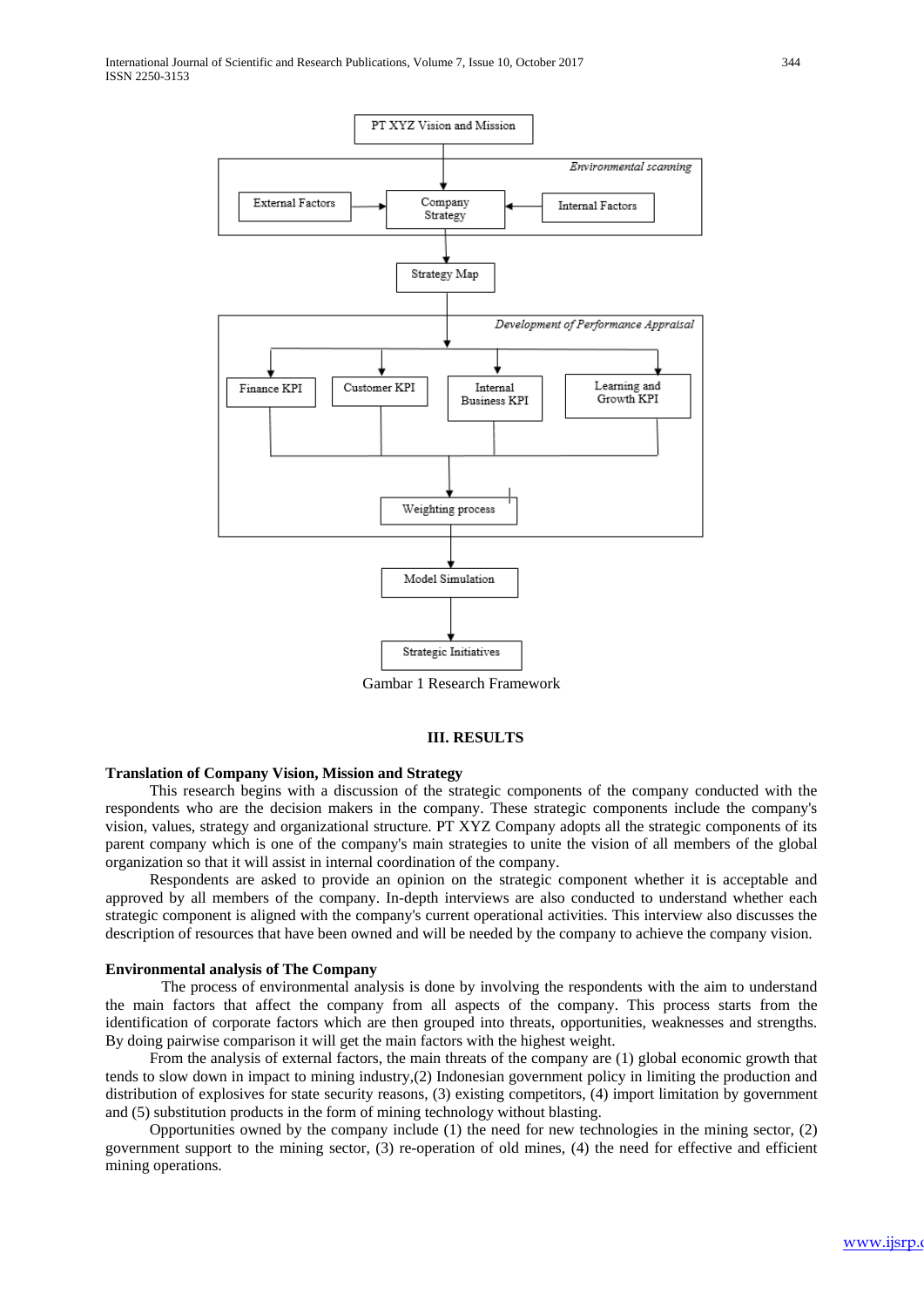From the internal analysis, it is found that the weaknesses of the company are (1) the ability of the market intelligence is less sharp, (2) lack of quantity of trained labor owned by the company, (3) lack of understanding of the parent company about the business culture in Indonesia, (4) brand Image as a product with a high price and (5) intervention of the holding company that inhibits the creativity of PT XYZ.

The strengths of the company include (1) the superior quality of technical personnel, (2) brand Image as a good quality product, (3) excellence in electronic blasting technology, (4) the contract agreement that has been established with large mines in the country, (5) company experience in supply chain of explosives in the country, (6) position as market leader and (7) good financial condition.

#### **Strategy Map of the company**

A strategy map is created by determining the goals to be achieved within each perspective and then formulating the activities undertaken to achieve those goals. Each activity is linked to a chain of causal relationships and by following the path to the company's goal. As a profit company then the ultimate goal of the company is profit from the financial side.

According to Kaplan and Norton (2004), the Strategy map is based on several principles (1) the strategy must balance the opposing interests, (2) the strategy is based on the value proposition for each customer, (3) value is created through the business process internally, (4) the strategy consists of themes that work simultaneously and complement each other, (5) strategies to determine the value of the intangible assets for the company. From the results of the assessment conducted then obtained strategy map for PT XYZ as shown below.



Gambar 2. Strategy map of PT XYZ

PTXYZ Strategy map is described in Figure 2. Each element of the strategy in each perspective is then spelled out by defining the target, lead indicator and each indicator's lag. According to McChesney et al (2012), lag indicator is a parameter that measures the level of goal achievement. Lead indicators are parameters used to measure results. Lead indicator has two main characteristics (1) Predictive, meaning that if the lead measure is changed then the lag measure will also change, (2) Can be influenced directly by the team. Lead indicator serves to be a leverage to lag indicator achievement or a tool to lift the load achievement lag indicator.

#### **The New PT XYZ Performance Appraisal Design**

Strategy map becomes a reference in making performance appraisal design where KPIs are developed based on lag indicator and target of each strategy. To facilitate understanding for members of the organization, KPI-KPI is classified based on BSC perspectives.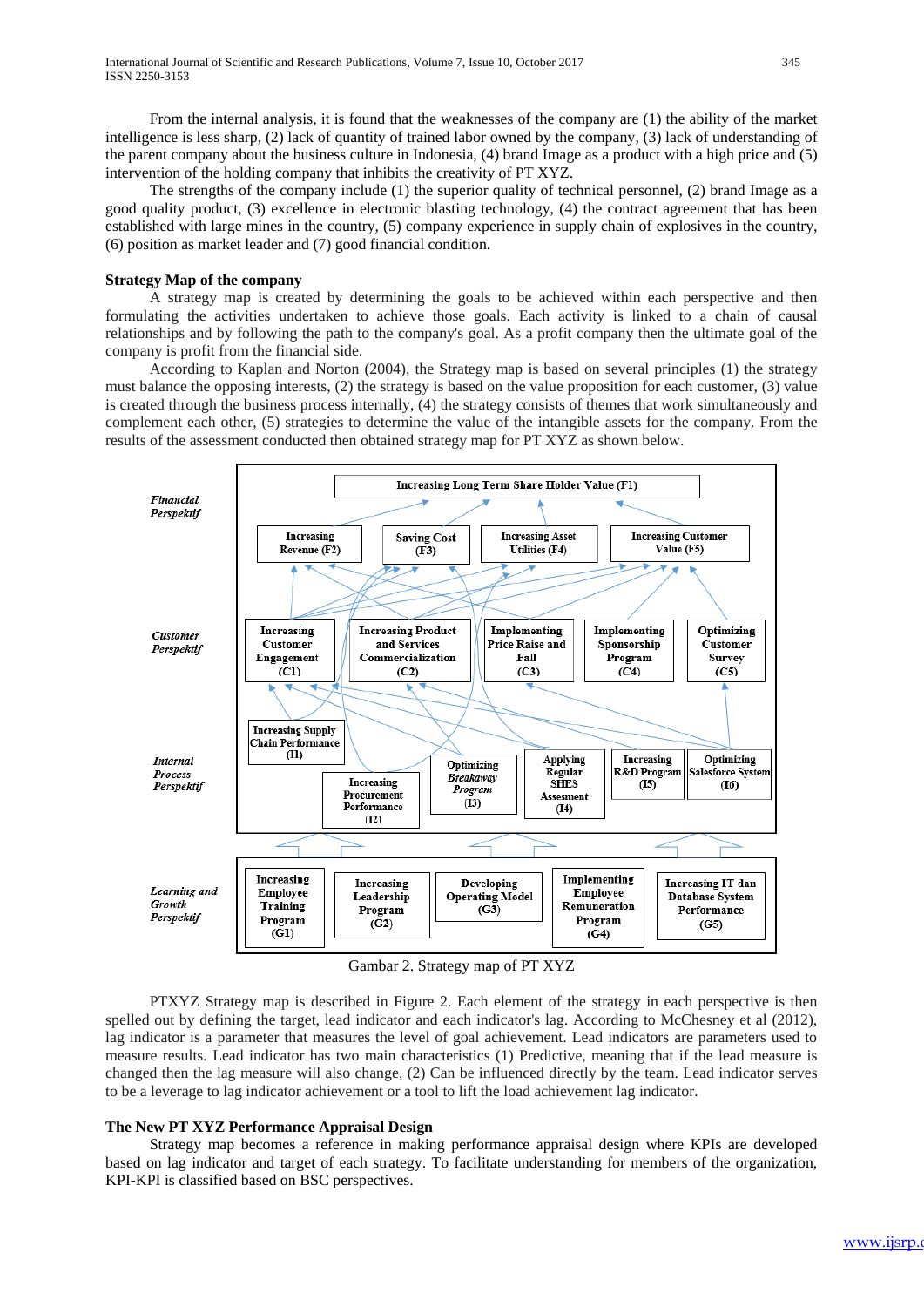Each KPI will be equipped with targets tailored to the company's business objectives within the scoring period, for example the annual KPI will follow the company's goals within the one-year period. Business goals are usually based on the company's vision and strategy and take into account the company's internal conditions such as availability of resources. The targets are also made by considering the prediction of market conditions and macroeconomic factors such as government policies related to the business undertaken.

Each KPI is also equipped with weights in accordance with the company's assessment of the distribution of KPI to the process of achieving company goals. This weighting will also determine the final assessment of the firm's performance as an indicator of corporate success. Most companies integrate this weighting with the bonus calculation system and employee incentives so that every employee will pay attention to the work focus that must be completed and can make the priority scale for his work activities. The design of this performance appraisal system uses 100% scale, meaning that the achievement value below 100% is considered not to meet the target while the value of more than 100% is considered to exceed the target. The final appraisal is conducted annually however mid year review is required to optimize the final year results.

The appraisal systems materials including the KPI, target and weight need to review annually to acommodate changes of external and internal factors. The appraisal sistems is based on current PT XYZ vision and strategy, this will need to review when the company managed to revise or establish new strategies or company values.

| No. | KPI                                        | <b>Target</b>                                                            | Weight | <b>Total</b><br>Weight |
|-----|--------------------------------------------|--------------------------------------------------------------------------|--------|------------------------|
|     | Increasing<br>company<br>revenue           | - Sales (revenue) achievement<br>- EBIT achievement<br>- Cash Collection | 10%    | 25%                    |
|     | Improving<br>cost<br>company<br>efficiency | - Fixed cost saving<br>Operating cost saving                             | 10%    |                        |
|     | Increasing asset utility                   | Forecast accuracy                                                        | 5%     |                        |

| Tabel 1 KPI of finance perspective |  |
|------------------------------------|--|
|------------------------------------|--|

The focus of the financial perspective shown in Table 1 is on increasing revenues, decreasing costs and increasing utility assets. Targets for corporate earnings include increasing the value of sales/ revenue to customers which is one indicator of the company's business growth and increasing the value of profit margins. The company must also take into account the realization of revenue by ensuring payment from customers is done in a timely manner.

The company need to target cost efficiency by reducing the fixed costs and operational costs of all departments and all activities undertaken. Cost efficiency is also done by applying the planning/forecasting as accurately as possible so as to improve the efficiency of the production process, purchasing and storage of goods. Accurate sales forecasts can result from in-depth study of customer conditions and general market conditions.

| N <sub>0</sub> | <b>KPI</b>                               | <b>Target</b>                                               | Weight | <b>Total</b><br>Weight |
|----------------|------------------------------------------|-------------------------------------------------------------|--------|------------------------|
|                | Increasing market share                  | - Customer retention<br>- Addition of new customers         | 12%    |                        |
| 2              | Increasing customer satisfaction         | - Customer satisfaction survey results                      | 9%     | 30%                    |
| 3              | <b>Improving Product Differentiation</b> | - Value of new products (differentiated)<br>products) sales | 9%     |                        |

Tabel 2 KPI customer perspective

Customer perspective as shown in table 2 has the biggest weight considering the business competition is quite tight so it takes strategic optimum efforts to maintain market share. In practice, market share changes can occur rapidly as a result of changes in customer business conditions due to financial, operational or social issues can lead to a decrease in business volume of customers.The raise and fall of explosives market share is influenced by number of customers that is relatively few and each has a large volume of business.

The customer perspective also represents an external factor of potential changes in government regulations in terms of mining and explosive business. Government regulation is one of the main factors determining the up and down of explosives business. The laws governing this business cover the areas of production, marketing and supply chain and involve several parties such as the police, the state intelligence agency and the trade ministry. Issues of explosive abuses that affect the safety and security of the state led the government to set strict regulations with very minimal tolerance. Failure of the company to comply with the regulation can lead to significant sanctions for the company's business.

The implications of this perspective require companies to develop comprehensive and structured intelligence market strategies. The intelligence process is not only targeted to customers but also the regulators of the central government and local governments, this is to see the potential changes in regulations that may affect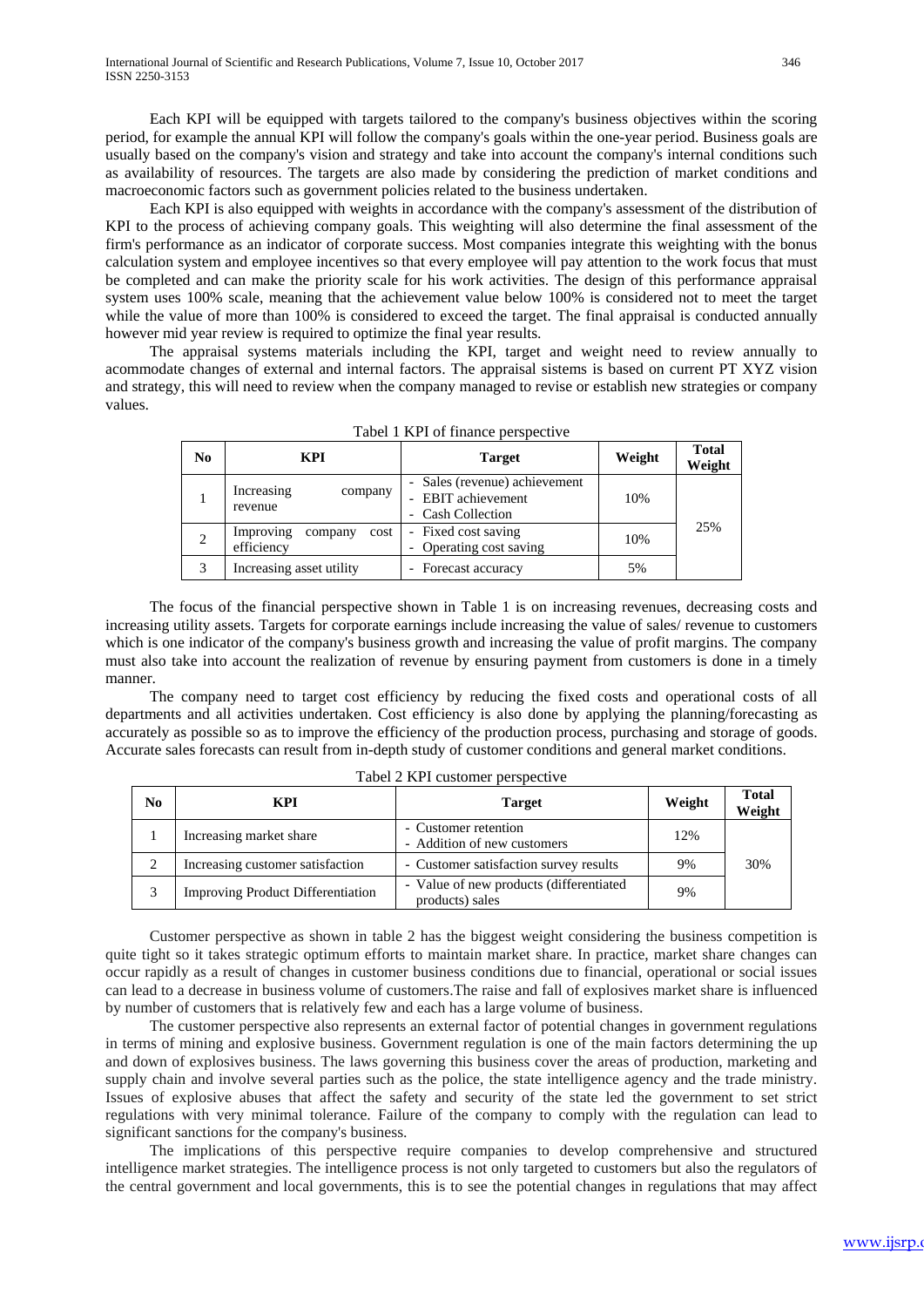the company's business. The data from the market is then used as the basis for the marketing strategy by considering the condition of the mining business in the short term and the prediction of long-term conditions. The marketing strategy should also take into consideration the political and economic conditions in Indonesia which have the potential to lead to regulatory changes that directly or indirectly affect the mining business and explosive business.

Customer perspective KPIs also have a target to improve the quality of service to customers in accordance with the values required by customers, this is assessed by customer satisfaction survey. The KPI also aims to increase the company's marketing coverage in capturing new customer opportunities. To reinforce the values offered to customers, product and service differentiation is made to the customer so that it can cover as much as possible the needs of the customers.

| N <sub>0</sub> | <b>KPI</b>                                                                                         | <b>Target</b>                                                                                | Weight | <b>Total</b><br>Weight |
|----------------|----------------------------------------------------------------------------------------------------|----------------------------------------------------------------------------------------------|--------|------------------------|
|                | Effective and efficient supply chain<br>process improvement                                        | - DIFOT (Delivery In Full On Time)<br>assessment<br>- Customer survey results on DIFOT       | 6.25%  |                        |
| 2              | initiatives<br>Increasing<br>internal<br><sub>on</sub><br>company improvement                      | Breakaway target achievement                                                                 | 5%     | 25%                    |
|                | Health<br>Improving<br><b>SHES</b><br>(Safety)<br>Security)<br>Environmental<br>and<br>performance | - Critical Risk Assessment (CRA) target<br>achievement<br>- SHES incident target achievement | 10%    |                        |
| $\overline{4}$ | Improving the development of new<br>technology                                                     | - Achievement of target of new<br>technology application at customer site                    | 3.75%  |                        |

Tabel 3 KPI of internal process perspectives

The internal perspective KPI shown in table 3 aims to strengthen the system owned by the company so that it can improve products and services as per each customer values and deliver the company value to the customers. Safety, health, environmental and security (SHES) factors in the production process and value transfer to customers are fundamental to be met not only before the operational process is carried out but also during the process.

The development of initiatives for the development of internal systems must be done systemically and well controlled so that the company can assess its success rate. The program used by PT XYZ is Breakaway program that is adopted from a consulting services company. A similar program can be developed from the internal company and can be done at no cost to the consultant. The advantage of using external consultants is objective assessment by the third paty and value benchmarking against other consultants' customers.

| N <sub>0</sub>                | <b>KPI</b>                                                     | <b>Target</b>                                                                                                                         | Weight | <b>Total</b><br>Weight |
|-------------------------------|----------------------------------------------------------------|---------------------------------------------------------------------------------------------------------------------------------------|--------|------------------------|
|                               | Improving training quality                                     | - Mandatory training compliance<br>achievement<br>Specific training<br>complianceachievement<br>- Trainee satisfaction survey results | 8%     |                        |
| $\mathfrak{D}_{\mathfrak{p}}$ | Increasing<br>employee<br>satisfaction<br>the<br>to<br>company | - Employee turn-over rate<br>- Organisation Health Index (OHI)<br>survey results                                                      | 10%    | 20%                    |
| 3                             | Information<br>Improving<br>Technology (IT) services           | Employee satisfaction to IT process<br>$\overline{\phantom{0}}$<br>survey results                                                     | 2%     |                        |

Tabel 4 KPI of learning and growth perspective

The KPIs of perspective of growth and learning as shown in Table 4 aims to create the basis for all processes that run within the company. The KPIs aims to empower all resources within the company, which includes human capital, information capital and organizational capital optimally, and continuously develops the resources. Human capital is considered as the main capital of the company and developed through a systematic and planned training process.The highly regulated explosives business require human resources with high technical competency and high ability to pass through regulatory constraints in any company activity.

PT XYZ adopts the Organizational Health Index (OHI) assessment system from Mckinsey consultant services to assess the company's ability to meet challenges and conduct changes effectively and grow internally from the organization. OHI assists the company in assessing the quality of the organizational capital and determines the subsequent mining measures.

KPIs that has been compiled is an indicator at the level of the company, to lower it to the department level and other levels under it then need to do value chain analysis to determine the functions and tasks of each department. A solid and comprehensive performance appraisal model supported by a company-level strategy map will simplify the process of cascading the model down to the bottom without losing company strategy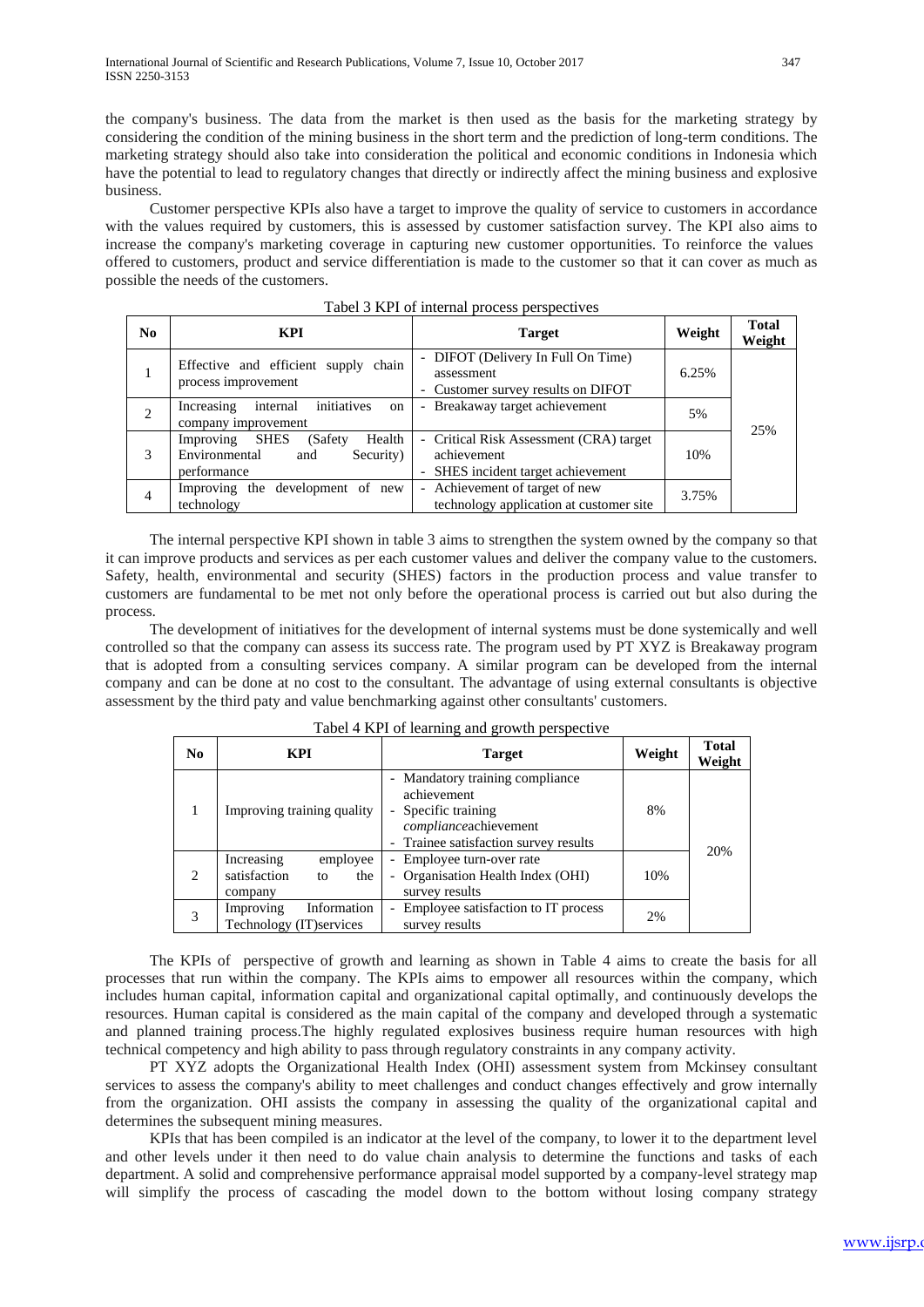objectives.Implementing a good performanca appraisal systems requires (a) clear and consistent top management support, (b) the establishment of measurable goals and objectives, and (c) timely application and reinforcement at every managerial level (Hall et al, 1989)

#### **Strategic Initiatives**

Strategic initiatives are formulated by looking at performance appraisal systems, strategy maps and environmental analysis results where this will be a proposal for companies to determine what should be prioritized in the process of achieving company goals. The strategic initiatives for PT XYZ to compete in the highly regulated explosives business include:

- 1. Strengthen market intelligence strategies to help market penetration and anticipate changes.
- 2. Increase product differentiation to strengthen value selling to customers.
- 3. The development process of internal initiatives should be improved and followed up systematically to obtain optimal results.
- 4. Implement training programs and development of technical experts blasting structured in order to obtain quality and loyal resources.

## **IV. CONCLUSION**

The customer perspective is a top priority in explosives business that is limited by strict regulations in almost all countries and especially in Indonesia. Market share is crucial because it determines the volume of a company's business. This type of business should also allow for significant and sudden changes resulting from unilaterally changing government regulations. Communication with customers and understanding of the market situation is key to winning the competition for explosives business market share.

BSC-based KPI structure makes it easier for companies to classify the achievement of indicators from each perspective so that they can be analyzed comprehensively and partially. BSC can assist the company in running the strategy by sticking to the vision and strategy of the company. The relationship between strategy map and performance appraisal will facilitate the follow-up of assessment results from each KPI as it is structured in the strategy map.Further research is needed to obtain a complete solution in improving the company's ability to run a business in highly regulated business.

### **REFFERENCES**

- [1] Abernathy W. 1997. Balanced Scorecards Make Teamwork a reality. *The Journal for Quality and Participation* ; Nov/Dec 1997. 20(5): 58-59.
- [2] Craig J, Moores K. 2005. Balanced Scorecards to Drive the Strategic Planning of Family Firms. *Family Business Review*. 18(2): 105-122.
- [3]Goodspeed SW. 2003. Translating Strategy into Action-TheBalanced Scorecard[tesis]. University of South Carolina.
- [4] Hall JL, Posner BZ, Harder JW. 1989. Performance Appraisal Systema : Matching Practice with Theory. *Group& Organization Studies*; Mar 1989; 14, 1; ABI/INFORM Collection
- [5] Jennings Jr ET. 2010. Strategic Planning and Balaced Scorecards : Charting the Course to Policy Destinations. *Public Administration Review*; Dec 2010. 70: S224-S226.
- [6] Kaplan RS, NortonDP. 1996. The Balanced Scorecards: Translating Strategy in to Action. Harvard Business School Press, Boston, Massachusets.
- [7] Kaplan RS,Norton DP. 2001. The Strategy Focused Organization: HowBalanced Scorecard Companies Strive in the New Business Environment.Harvard Business School Publishing Corporation.
- [8] Kaplan RS, Norton DP. 2004. Strategy Maps : Converting Intangible Assets into Tangible Outcomes. Harvard Business School Press, Boston, Massachusets.
- [9] Mandiangan S. 2006. Perancangan Balanced Scorecard Dinas Pertanian Kabupaten Paniai[tesis]. Bogor (ID): Institut Pertanian Bogor.
- [10] McChesney C, Covey S, Huling J. 2012. The 4 Disciplines of Execution: Mencapai Wildly Important Goals. Dunamis Publishing.
- [11] [Mckinsey]. 2017. Organizational Health Index (OHI) [Internet]. [Downloaded on 10 Juli 2017]. Available at : http://www.mckinsey.com/business-functions/organization/how-we-help-clients/organizationalhealth-index
- [12] Wheelen TL, Hunger JD. 2012. Strategic Management and Business Policy: Toward Global Sustainability (Thirteenth Edition). Pearson.
- [13] Wisniewski M, Olafsson S. 2004. Developing Balanced Scorecards in Local Authorities : A Comparison of Experience. *International Journal of Productivity Management (IJPPM)*. 53(7): 602-610. Doi: 10.1108/17410400410561222.